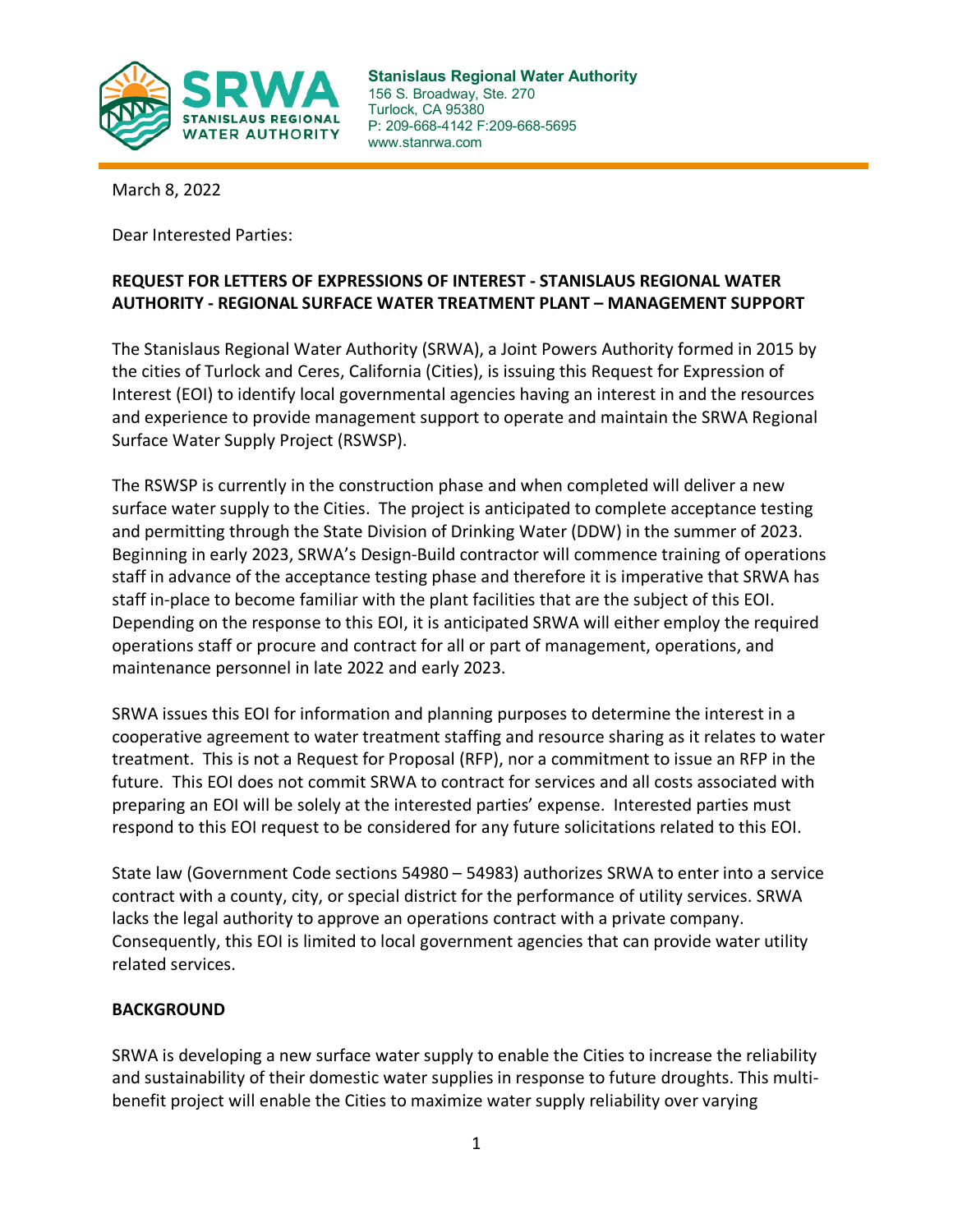hydrological conditions through conjunctive use of surface and groundwater, while increasing the volume of stored groundwater and improving water quality.

SRWA recognizes that one of the largest operating costs and ongoing, long-term obligation is the employment of labor. SRWA is exploring ways to partner with regional water treatment facility operations to find ways to become more efficient and productive in operating and maintaining its facilities. Assuming interested parties may also be seeking opportunities to more cost-effectively manage, operate and maintain their facilities, SRWA, through this EOI, is offering an opportunity to explore ways to partner and achieve common goals.

To better understand SRWA's facilities and how interested parties might align their resources, a description of the SRWA facilities is provided here. The SRWA website at<https://stanrwa.com/> provides additional background information.

The RSWSP facilities include the following:

- Raw Water Pump Station at the Tuolumne River infiltration gallery
- Raw Water Transmission Main (RWTM) facilities to convey raw water from the Raw Water Pump Station to the Water Treatment Plant (WTP) and the Ceres Main Canal
- 15 MGD Water Treatment Plant, expandable to 20 MGD with filter re-rating
- Finished Water Transmission Mains (FWTMs) to convey treated water from the WTP to the Cities.

These specific elements of the RSWSP are described as follows:

### *Raw Water Pump Station*:

The Raw Water Pump Station will convey raw water to the WTP and the Ceres Main Canal. The Raw Water Pump Station will incorporate the Wet Well previously constructed by the SRWA, as well as the existing infiltration gallery that was constructed by the Turlock Irrigation District (TID) in the early 2000's.

### *Raw Water Flow Split Structure*:

The Raw Water Flow Split Structure will be located along the RWTM within the WTP property. This structure will allow for the diversion of raw water to both the WTP and the Ceres Main Canal Outlet Structure independently and simultaneously at flow rates set by the SRWA and TID, respectively.

### *Water Treatment Plant*:

The 15 mgd water treatment plant facilities include flash mixing followed by flocculation and sedimentation, ozone contactor, biological filtration, finished water storage and pumping to the Cities' terminal facilities. Treatment chemicals will be applied throughout the treatment process. Filter to waste and filter backwash will be equalized prior to solids treatment and recovery. Other facilities include a chemical building, maintenance building and administration building. The WTP is easily expandable to 20 mgd through a filter re-rating process approval from the DDW. Future phases are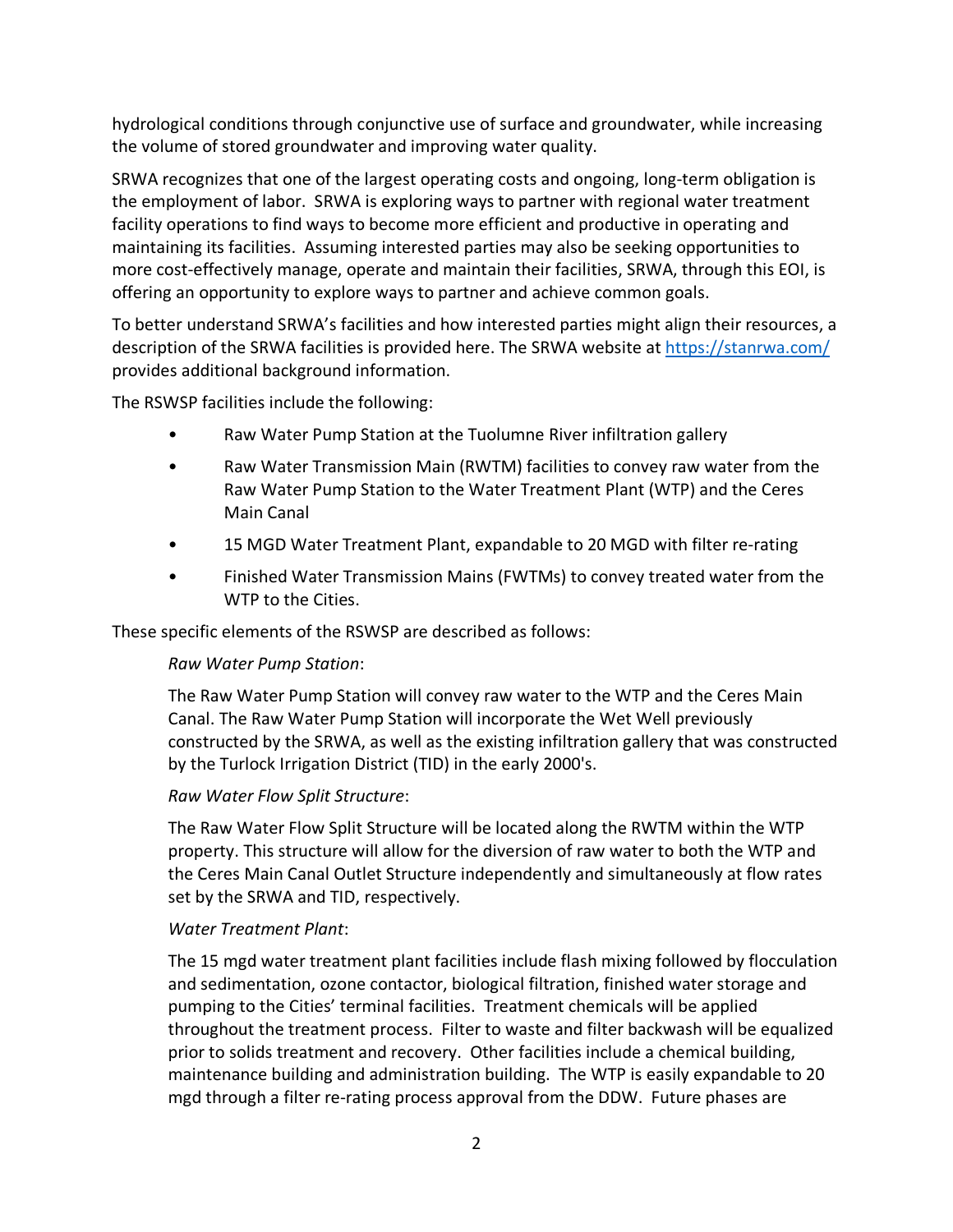anticipated to include 2-15 mgd increments as needed to meet the Cities' future demands.

# *Finished Water Transmission Mains:*

Two (2) FWTMs will convey finished water to terminal facilities located within the City of Turlock and the City of Ceres. The finished water compliance point will be at the respective terminal facility. SRWA will operate and maintain the WTP pumping facility and the FWTMs to meet the Cities' demands for quality and quantity of finished surface water in conjunction with their existing potable water distribution system.

## Acceptance Testing (to be performed by the SRWA Design-Builder):

During the Acceptance Test period, SRWA's contracted design-builder will demonstrate compliance with the Performance Standards at varying flow rates.

# **STAFFING APPROACH**

The SRWA Board of Directors approved a staffing plan that establishes the anticipated administrative, operations and maintenance positions at its meeting of February 17, 2022. These positions are identified in Table 1.

Given this initial staffing level, the SRWA is soliciting this EOI for management and operations responsibility under contract with the SRWA, for all identified positions, or a hybrid of operational support, by position, to achieve SRWA's goals.

SRWA's interest is not limited to staffing and could include other resource needs such as chemicals, treatment process materials such as granular activated carbon, equipment, and service contracts such as solids handling and disposal. SRWA is open to considering other potential opportunities that have not been mentioned for mutual benefit collaboration.

The term of engagement is not known at this time and will be considered when there is an established formal interest through a possible future RFP solicitation or negotiation with an interested party.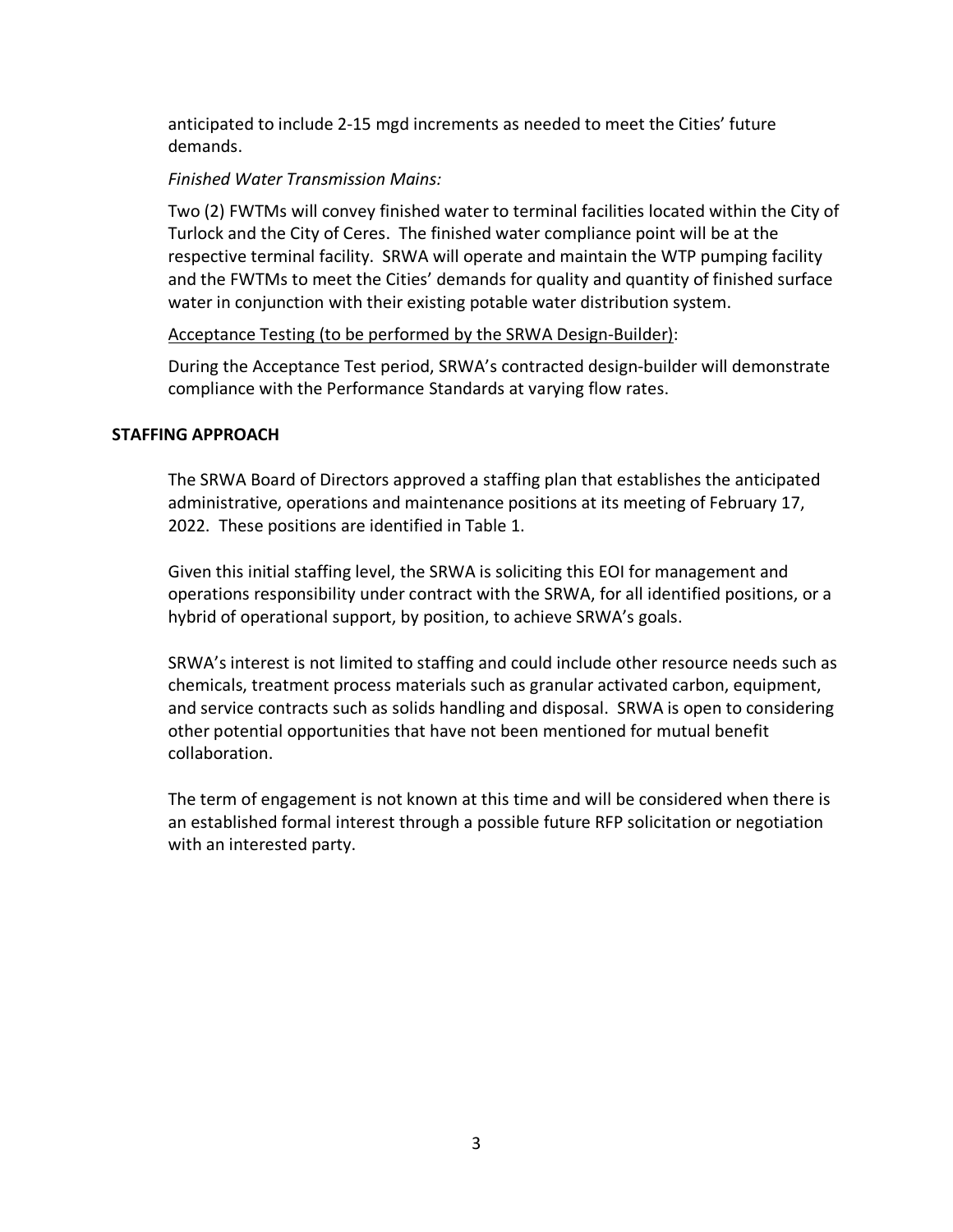| abl |  |
|-----|--|
|-----|--|

|                                                  | Number of      |
|--------------------------------------------------|----------------|
| Position (Min. DDW Certification)                | Positions      |
|                                                  |                |
| Water Treatment Plant Manager (T-5, D-4)         | $\overline{1}$ |
|                                                  |                |
| Water Treatment Operations Supervisor (T-4, D-4) | $\overline{1}$ |
|                                                  |                |
| <b>Administrative Assistant</b>                  | $\mathbf{1}$   |
|                                                  |                |
| Accountant                                       | $\mathbf{1}$   |
|                                                  |                |
| Human Resources Analyst                          | $\mathbf{1}$   |
|                                                  |                |
| Senior Operator (T-3, D-3)                       | 5              |
|                                                  |                |
| Operator (T-2, D-2)                              | $\overline{2}$ |
|                                                  |                |
| Apprentice Operator (T-1, D-1)                   | $\overline{2}$ |
|                                                  |                |
| <b>Instrumentation Technician</b>                | $\mathbf{1}$   |
|                                                  |                |
| Mechanic                                         | $\overline{2}$ |
|                                                  |                |
| <b>General Manager</b>                           | $\mathbf{1}$   |
|                                                  |                |
| <b>Total Staff</b>                               | 18             |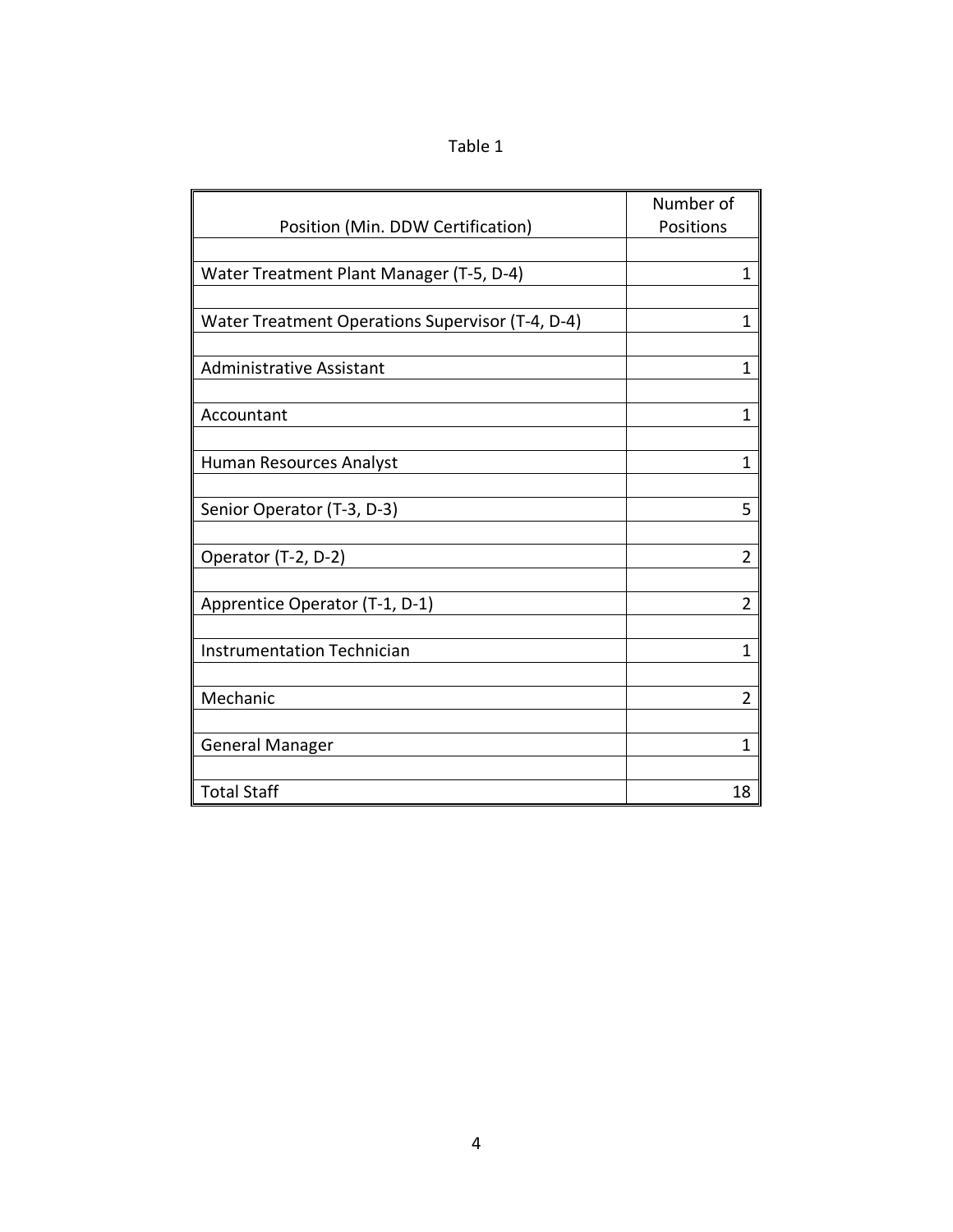# **RESPONDING TO THE EOI**

SRWA will accept and evaluate all reasonable interest that meets the intent and purpose as described in this request.

### **Submission**

Interested local government agencies who consider themselves qualified to perform all or part of the services envisioned in this request are invited to submit a capability and interest statement to this EOI, or statement indicating no interest, to the SRWA by no later than 4:00 P.M. PDT on April 22, 2022.

At a minimum, EOI responses should contain the following:

- 1. Organization name, name of person responsible for EOI submission, address, email address, and telephone number.
- 2. Capability and interest statements addressing the following:
	- a. Organization and staff capability to provide all or some of the RSWSP operation, maintenance, or administration related services.
	- b. Description of the approach to meeting the requirements.
	- c. Identify any challenges or risks you deem pertinent to this EOI.
- 3. Description of the managing office in relation to the SRWA WTP, in terms of location and distance.
- 4. Organization structure alignment with the SRWA, i.e., plant operations description, DDW certifications, type of WTP currently operated, number of staffing in your organization.
- 5. If not interested in full SRWA operations and maintenance support, identify those positions in Table 1 that your organization would consider offering to serve the SRWA.
- 6. Mutual aid opportunities and how mutual aid could provide an important resource sharing opportunity for the SRWA and your organization.

### **Questions Regarding this EOI**

SRWA does not intend to conduct a pre submittal meeting, however, questions regarding this solicitation are welcomed and should be directed to the SRWA General Manager at the email listed below. SRWA intends to evaluate the EOI responses and determine next steps (e.g., issue RFP, request additional information, negotiate with one or more respondents).

SRWA reserves the right to conduct contract negotiations with any party (whether or not it has submitted an EOI response), to verify the information in any EOI response, to waive any informality in the process, to alter the selection process in any way, to request additional information or clarifications, to allow corrections of errors or omissions, to extend the deadline for submission, to withdraw this EOI at any time without prior notice, and to decide whether or not to contract with any party. This EOI is not an offer to contract. All EOI responses shall